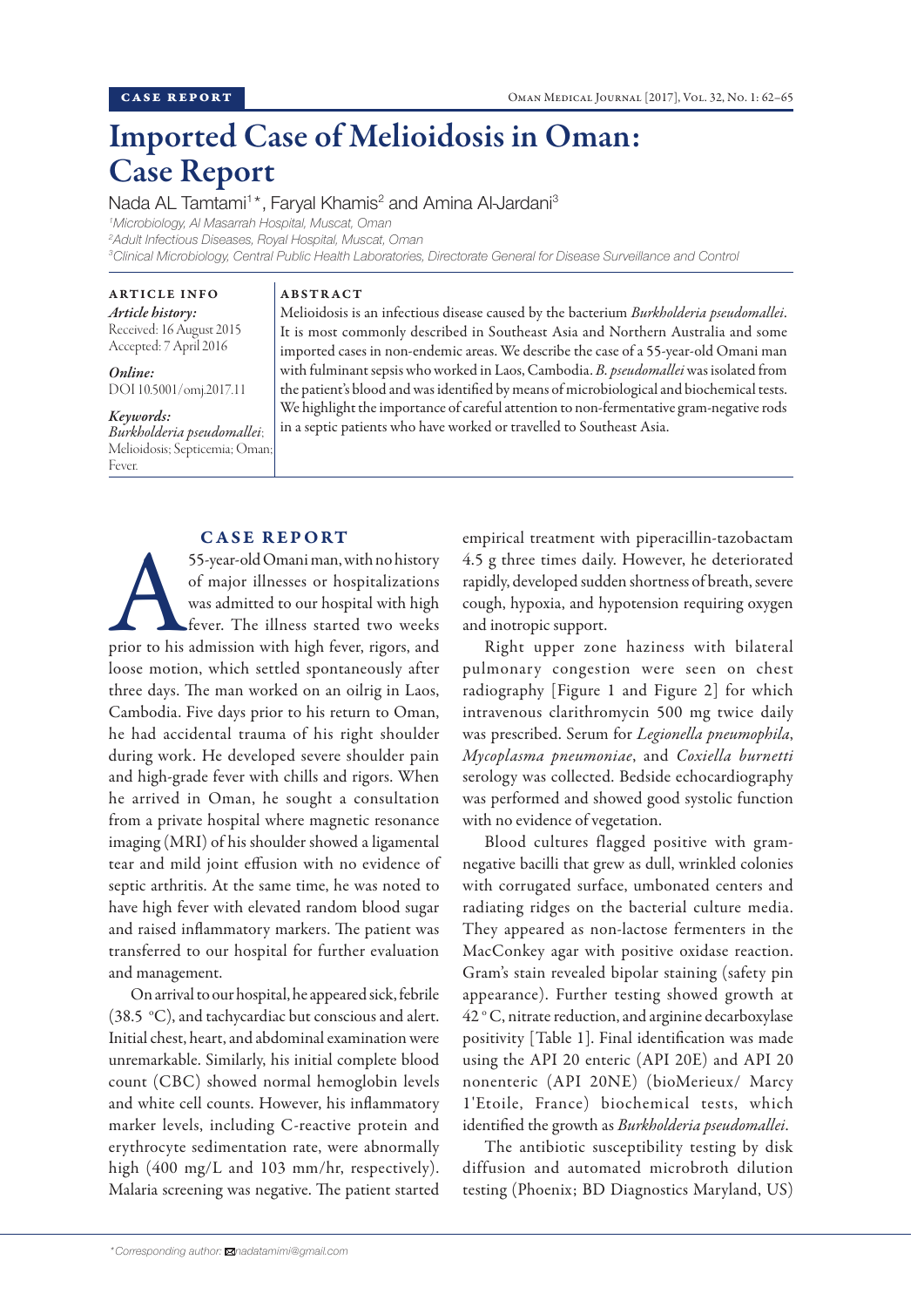

Figure 1: Chest X-ray on admission was unremarkable.



Figure 2: Chest X-ray on day two of admission showed right upper zone haziness with bilateral pulmonary congestion.

|  | <b>Table 1:</b> Phenotypic characteristics of the strain. |  |
|--|-----------------------------------------------------------|--|
|  |                                                           |  |

| <b>Test</b>              | Result |
|--------------------------|--------|
| Oxidase                  | $^+$   |
| Motility                 | $^+$   |
| Growth on MacConkey agar | $^{+}$ |
| Growth at $42 °C$        | $\pm$  |
| Nitrate reduction        | $^{+}$ |
| Indole                   | ٠      |
| Citrate                  |        |
| Arginine dihydrolase     | $^{+}$ |
| Urea                     |        |
| Gelatin                  |        |
| Esculin                  |        |
|                          |        |

revealed resistance to multiple antibiotics including aminoglycosides (gentamycin and amikacin), ampicillin, and ciprofloxacin and sensitivity to amoxicillin-clavulanic acid, ceftazidim, piperacillintazobactam, carbapenems, and co-trimoxazole, and intermediate susceptibility to levofloxacin.

When the positive blood culture was determined, the patient was already intubated, ventilated, and transferred to the intensive care unit (ICU) with multiorgan failure including acute renal failure and acute respiratory distress. Initial growth identification and preliminary report of the suspected organism was communicated with the caring physicians. His antibiotics were modified accordingly.

The patient continued to be critically ill and highly febrile requiring high ventilator settings. Subsequent blood cultures continued to grow the same organism for two weeks despite the use of appropriate broadspectrum antibiotics and meropenem. Chest computed tomography (CT) showed bilateral consolidation with cavitation. With worsening of patient condition, meropenem was later changed to ceftazidime, and colistin and tigecycline were then added to cover for the nosocomial acquisition of multidrug resistant *Acinetobacter baumanii* in the endotracheal tube (ETT) secretions and worsening pulmonary infiltrates on chest radiography.

His condition continued to deteriorate despite maximal antibiotic coverage and ICU support. He progressed to persistent hypotension and asystole and died after three weeks of ICU admission.

# DISCUSSION

Melioidosis, also known as Whitmore's disease, is an infection caused by the gram-negative bacteria *B. pseudomallei*. This is an endemic pathogen in Southeast Asia and Northern Australia, where it is commonly associated with community-acquired infections.1,2 This organism is an aerobic, non-spore forming, motile, gram negative bacillus with a "safetypin appearance" when seen under light microscope. It can grow in any routine culture media.

It naturally inhabits soil and water such as rice paddies, stagnant water and moist soils,<sup>3</sup> which are believed to be the primary sources for acquiring infection by susceptible hosts.

Thailand has the largest number of cases reported annually, with an incidence rate of 3.6–5.5 per 100 000 population<sup>4</sup> accounting for 39% of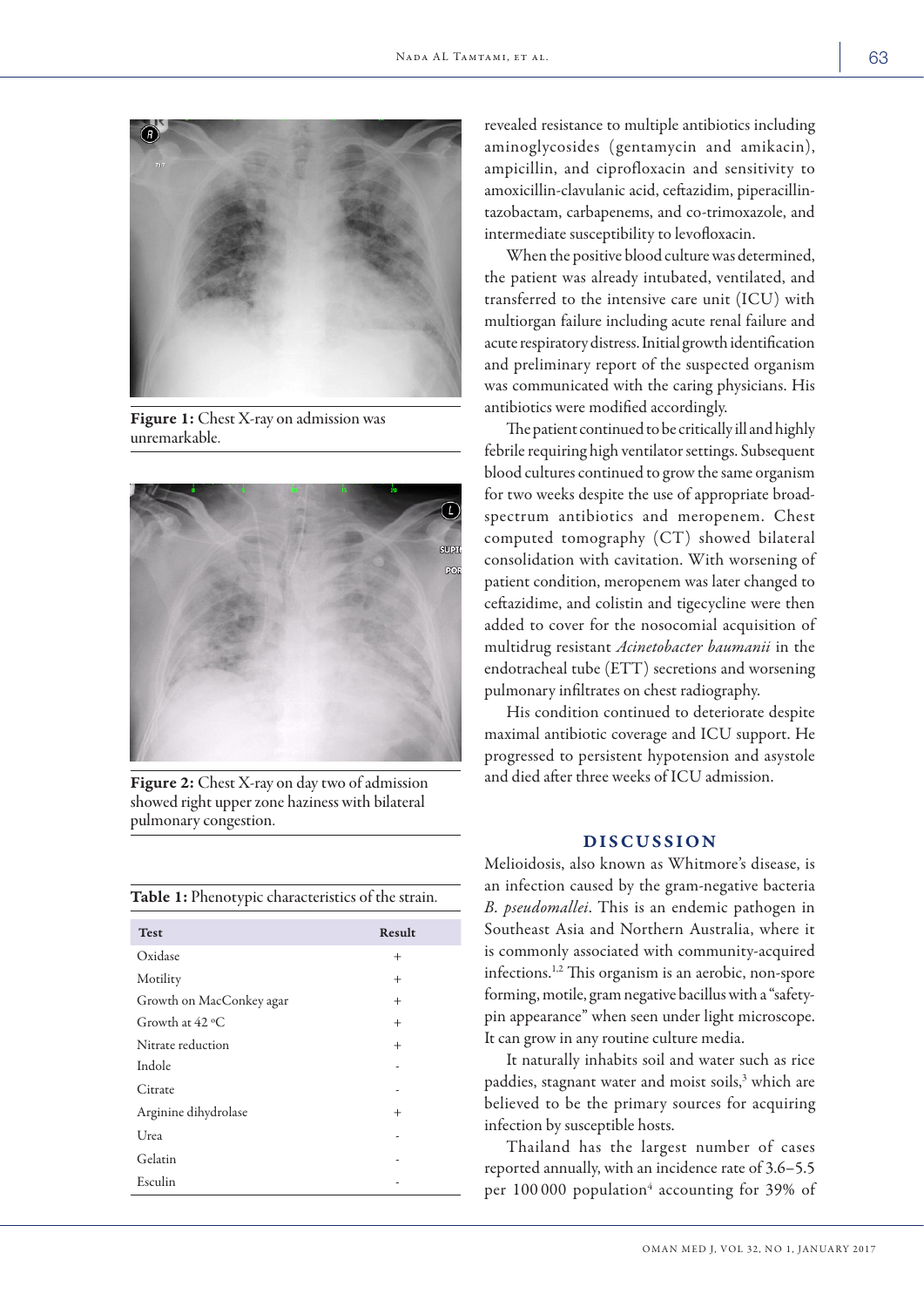community-acquired septicemia deaths<sup>5</sup> with 36% of those dying from community-acquired pneumonia.<sup>6</sup> Occupational exposure to contaminated soil and water has been reported frequently and together with diabetes mellitus are considered the most common risk factors associated with the development of melioidosis.7 Other reported risk factors include renal disorders, chronic liver disease, alcoholism, steroid therapy, cancer or other immune-suppressing disorders, and thalassemia.<sup>3</sup>

Our patient was diagnosed with diabetes mellitus just prior to admission to our hospital. Diabetes has been found to be the single most common predisposing factor for septicemic melioidosis.7

Melioidosis is called the "great imitator" because it can present with a wide spectrum of clinical presentations, including severe disease with high fatality. The disease can become latent for months or years before its clinical manifestations.

The incubation period of melioidosis is wide and varies significantly between individuals ranging from two days to 26 years.<sup>8</sup>

Clinically, infections may appear in its acute form, spreading fulminant sepsis, or subclinically, lasting for a long period. The most common manifestations are bacteraemia, pneumonia, localized pulmonary, splenic, hepatic, or cutaneous abscesses and, rarely, osteomyelitis and lymphadenitis.9

*B. pseudomallei* can readily grow in any standard culture media such as blood, MacConkey, or cystine-lactose-electrolyte deficient agars, and routine blood culture broth. Selective media (e.g., Ashdown's agar) is required for respiratory tract specimens to selectively isolate the organism from the normal respiratory flora.<sup>10</sup> It produces dry wrinkled colonies. It is considered a category 3 pathogen for which all laboratory work should be carried out inside a biosafety cabinet.<sup>11</sup> It must be emphasized that the diagnosis of melioidosis requires a high index of suspicion. Although the organism is easy to isolate and identify, it may be confused as an environmental contaminant such as pseudomonas species. A number of immunological and molecular approaches including enzyme-linked immunosorbent assay (ELISA),<sup>12</sup> latex agglutination and polymerase chain reaction (PCR) primers have been developed with reasonable sensitivity and specificity.<sup>13</sup>

*B. pseudomallei* is intrinsically resistant to many commonly used antibiotics such as

penicillin, ampicillin, first and second generation cephalosporins, macrolides, rifampicin, and aminoglycosides.14 Ceftazidime or imipenem are considered the treatment of choice for severe melioidosis.15 Both of these antibiotics were given to the patient at regular doses.

The mortality rate of this infection remains high in cases of acute septicemic melioidosis with multiorgan failure, especially if blood culture continues to be positive after the first week of hospitalization with use of appropriate antibiotics.<sup>16</sup> Therefore, a prolonged follow-up, with repeated blood cultures, appears to be essential in the management of melioidosis.17

Oral maintenance combination therapy using chloramphenicol, co-trimoxazole, and doxycycline appears to reduce the risk of relapse to less than 5%, but this regimen is associated with a greater number of adverse effects. Patients who present with mild or localized disease may be treated with oral agents alone. The total duration of antibiotic treatment should not be less than 12–20 weeks with life-long follow-up.16

### CONCLUSION

Due to its severity, melioidosis should be considered as a differential diagnosis in individuals working or returning from endemic regions and presenting with pneumonia or sepsis. This should prompt clinicians to take a travel history to any of the endemic areas. In addition, correct identification of *B. pseudomallei* is necessary for effective treatment and has to be intensive and prolonged. Therefore, a high index of suspicion should also be kept at laboratory level.

#### *Disclosure*

The authors declared no conflicts of interest.

#### **REFERENCES**

- 1. Currie BJ, Ward L, Cheng AC. The epidemiology and clinical spectrum of melioidosis: 540 cases from the 20 year Darwin prospective study. PLoS Negl Trop Dis 2010 Nov;  $4(11)$ :  $e\overline{9}00$ .
- 2. Currie BJ1. Dance DA, Cheng AC. The global distribution of Burkholderia pseudomallei and melioidosis: an update. Trans R Soc Trop Med Hyg 2008 Dec;(102)(Suppl 1):S1- S4.
- 3. Dance DA. Melioidosis as an emerging global problem. Acta Trop 2000 Feb;74(2-3):115-119.
- 4. Suputtamongkol Y, Hall AJ, Dance DA, Chaowagul W, Rajchanuvong A, Smith MD, et al. The epidemiology of melioidosis in Ubon Ratchatani, northeast Thailand. Int J Epidemiol 1994a Oct;23(5):1082-1090.